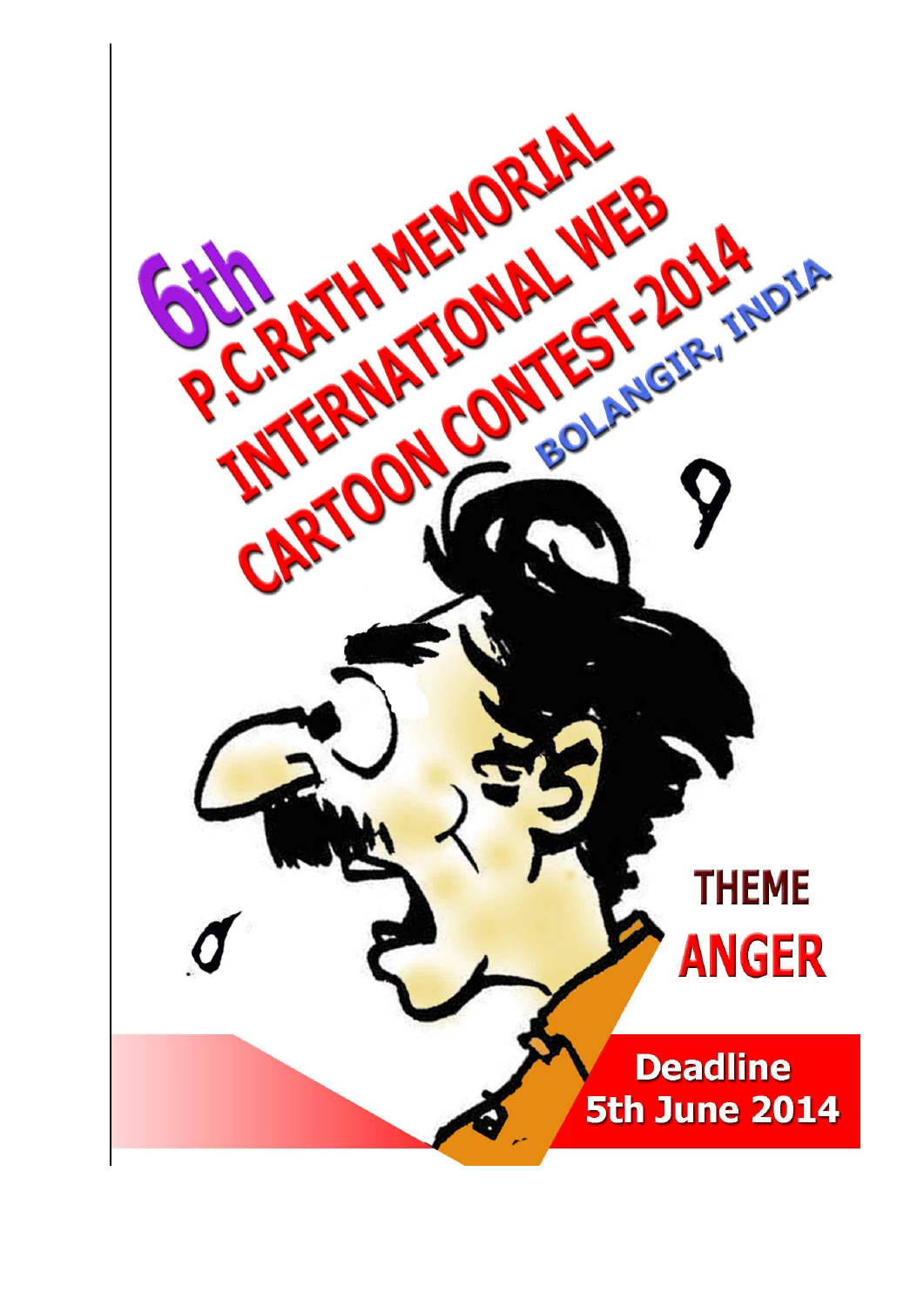# **6th P.C.RATH MEMORIAL INTERNATIONAL WEB CARTOON CONTEST-2014**

### **BOLANGIR, INDIA**

In remembrance of Historian Purna Chandra Rath, Superintendent of Archeology, Patna State, Bolangir,

P.C. Rath Memorial Trust invites cartoons from both professional and amateur cartoonists of the world.

## **DETAILS OF THE CONTEST**

## **Rules:**

#### **1. THEME: ANGER**

#### **2. MAXIMUM NUMBER OF ENTRIES:**

**One** (Any technique: Black & white; Colour; Digital)

#### **3. ABOUT THE CARTOON:**

- A) Only one unpublished Cartoon is to be sent as **e-mail** attachment. (Don't send previously awarded cartoon)
- B) The **e-mail** should also have **Full Name** and **Complete Postal Address** of the participant in CAPITAL LETTERS.

C) The **Entry Form** (only in MSWord) must accompany the cartoon as attached mail (See Entry form below)

D) Size: 21 x 30 cm (**A-4**)

E) Cartoon should be in **JPG** format (strictly **100dpi**) (Maximum **1MB**).

#### **4. E-MAIL:**

[pcrcon6@yahoo.com](mailto:pcrcon6@yahoo.com) (Write Full Name and Complete Postal Address in CAPITAL LETTERS in the email accompanying the cartoon)

#### **WEB SITE:**

[www.aswiniabani.com](http://aswiniabani.com/PCR-CONTEST-5/www.aswiniabani.com)

#### **5. DEADLINE:**

**5 th June 2014**

#### **6. THE PRIZES:**

There will be **07** prizes (**First, Second, Third, Special mention-2 and Honourable mention-2**). All the prize winners will be awarded with a Diploma Certificate and a CD album of selected cartoons.

#### **7. RESULT AND EXHIBITION:**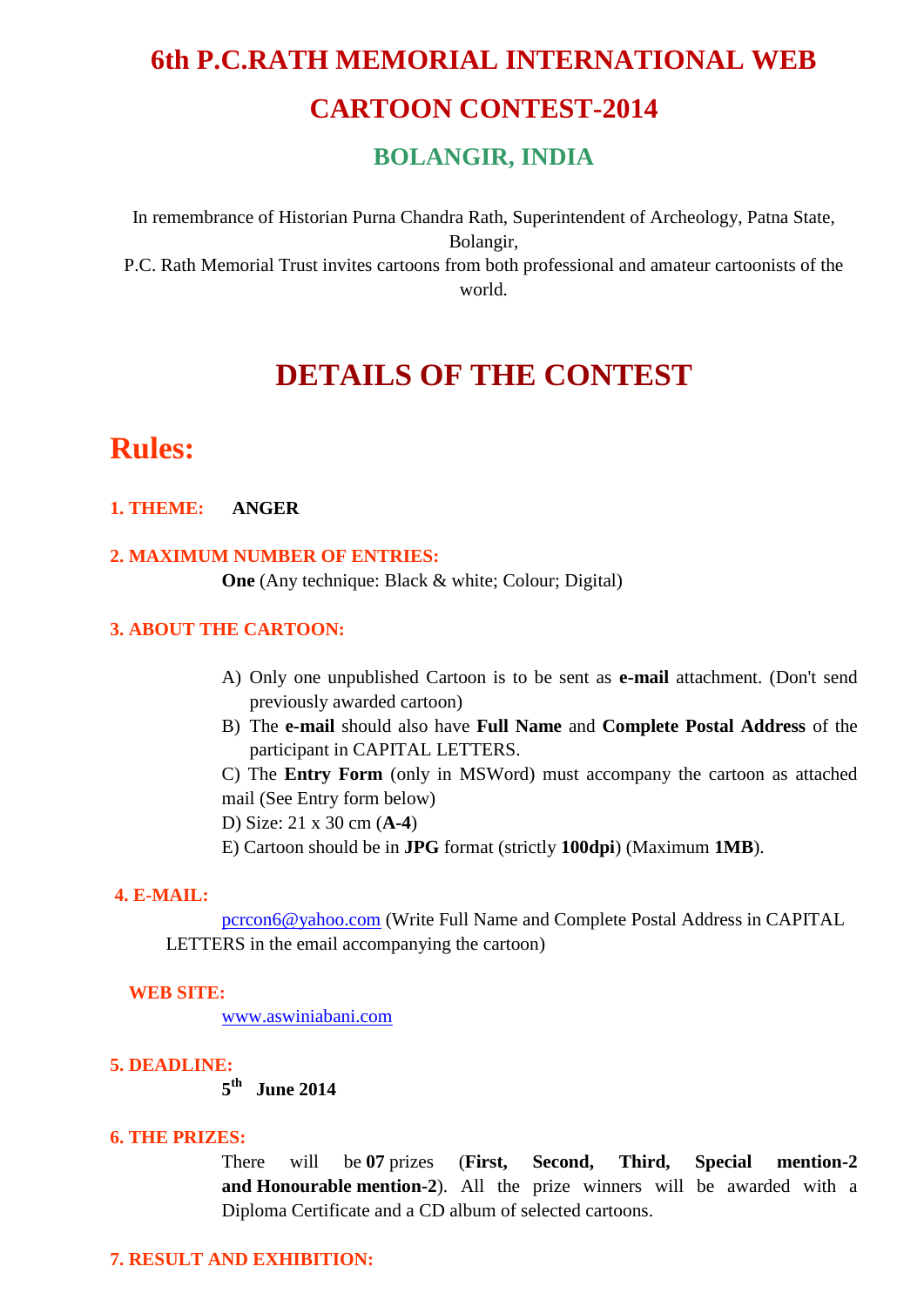A) Result of the contest is likely to be declared in the **last week of June 2014** and selected cartoons will be exhibited in the

website: [www.aswiniabani.com](http://aswiniabani.com/PCR-CONTEST-5/www.aswiniabani.com )

B) The Diploma certificates and CD albums for all the winners will be sent by post after the function.

C) The exhibitions will be organized from June onwards in various places.

#### **8. RIGHTS OF THE ORGANIZER:**

A) Once sent, the works belong to the organizing committee. It can be published, distributed or used for promotional purpose in future.

 B) Cartoons should be downloadable and clear. Committee would not be responsible in situations like net-failure, undownloadable cartoon etc.

It is therefore advised to keep the file small.

 C) Plagiarism, if detected, the entry will be summarily rejected or even the diploma would be withdrawn, if awarded.

> D) In case of a dispute, decision of the Committee would be final. The committee reserves all rights to cancel or modify any of the rules/conditions.

> Participants are considered to have accepted all the conditions and are aware that their submissions may be reprinted and used without future monetary compensation.

**Convener Jury: Aswini and Abani**

#### **6th P.C.RATH MEMORIAL INTERNATIONAL WEB CARTOON**

#### **CONTEST-2014**